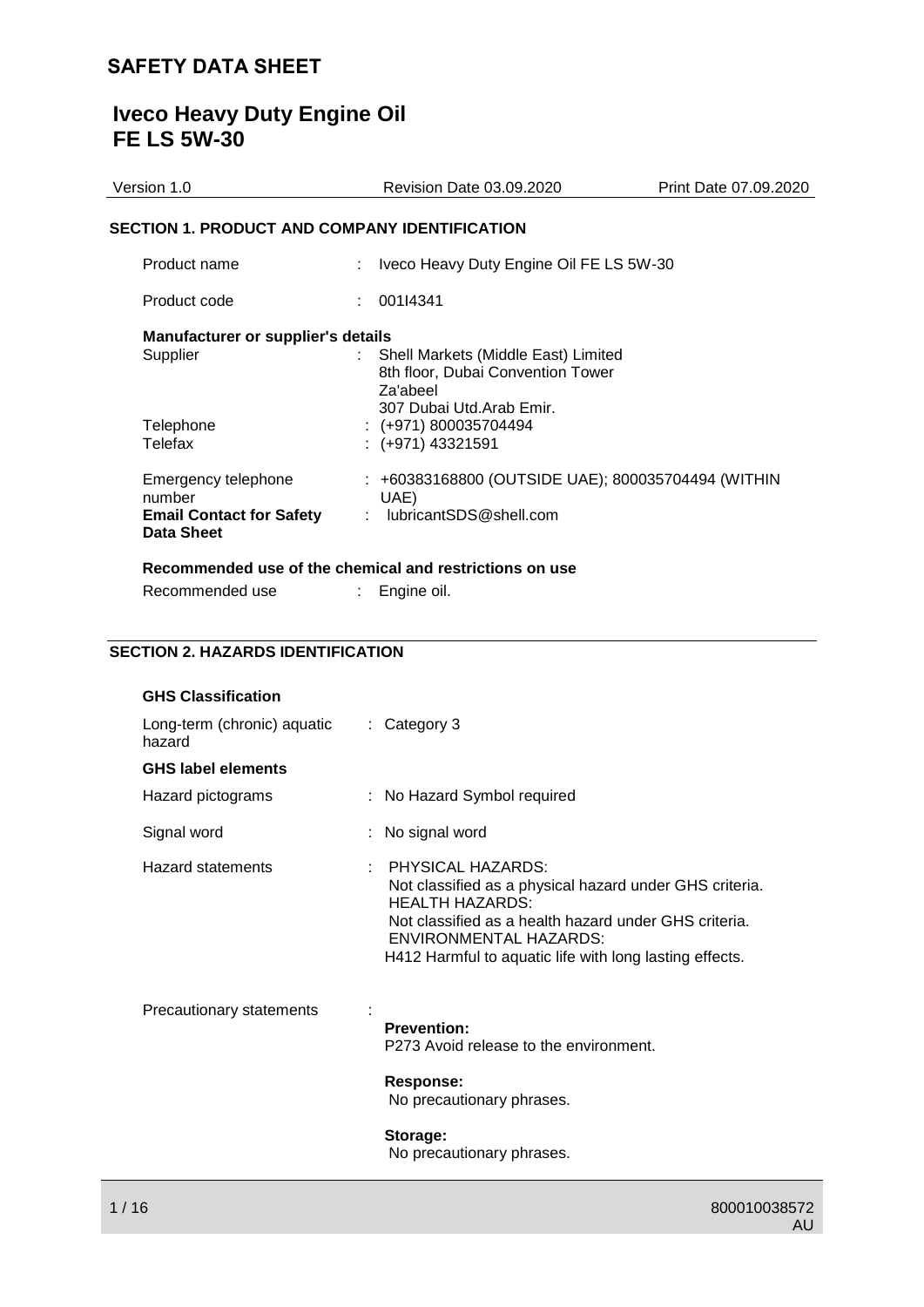### **Iveco Heavy Duty Engine Oil FE LS 5W-30**

| Version 1.0 | <b>Revision Date 03.09.2020</b>                                                          | Print Date 07.09.2020 |
|-------------|------------------------------------------------------------------------------------------|-----------------------|
|             | Disposal:<br>P501 Dispose of contents/ container to an approved waste<br>disposal plant. |                       |

#### **Other hazards which do not result in classification**

Prolonged or repeated skin contact without proper cleaning can clog the pores of the skin resulting in disorders such as oil acne/folliculitis.Used oil may contain harmful impurities.Not classified as flammable but will burn.

#### **SECTION 3. COMPOSITION/INFORMATION ON INGREDIENTS**

Substance / Mixture : Mixture

| Chemical nature | : Synthetic base oil and additives.<br>The highly refined mineral oil contains <3% (w/w) DMSO-<br>extract, according to IP346.<br>The highly refined mineral oil is only present as additive<br>diluent. |
|-----------------|----------------------------------------------------------------------------------------------------------------------------------------------------------------------------------------------------------|
|-----------------|----------------------------------------------------------------------------------------------------------------------------------------------------------------------------------------------------------|

: \* contains one or more of the following CAS-numbers: 64742- 53-6, 64742-54-7, 64742-55-8, 64742-56-9, 64742-65-0, 68037-01-4, 72623-86-0, 72623-87-1, 8042-47-5, 848301-69- 9, 68649-12-7, 151006-60-9, 163149-28-8.

| mazaruvuo vumpunumo  |              |                           |                               |
|----------------------|--------------|---------------------------|-------------------------------|
| Chemical name        | CAS-No.      | Classification            | Concentration (%              |
|                      |              |                           | W/W                           |
| Interchangeable low  | Not Assigned | Asp. Tox.1; H304          | $0 - 90$                      |
| viscosity base oil   |              |                           |                               |
| (<20,5 cSt @40°C) *  |              |                           |                               |
| Alkaryl amine        | 36878-20-3   | Aquatic Chronic4;         | $1 - 5$                       |
|                      |              | H413                      |                               |
| Alkyl borate         | Not Assigned | Skin Sens.1B; H317        | 0.99<br>0.1<br>$\blacksquare$ |
| Calcium sulphonate   | 70024-69-0   | Skin Sens.1B; H317        | $0.1 - 0.99$                  |
| Dialkyl alkaryl      | Not Assigned | Skin Sens.1B; H317        | $0.25 - 0.99$                 |
| aminomethyl          |              | Aquatic Acute1;           |                               |
| dicarboxylate        |              | H400                      |                               |
|                      |              | Aquatic Chronic1;         |                               |
|                      |              | H410                      |                               |
| Alcohol, ethoxylated | 68551-12-2   | Eye Dam.1; H318           | $0.1 - 0.99$                  |
|                      |              | Aquatic Acute1;           |                               |
|                      |              | H400                      |                               |
|                      |              | <b>Skin Irrit.2; H315</b> |                               |
|                      |              | Aquatic Chronic3;         |                               |
|                      |              | H412                      |                               |

### Hazardous components

For explanation of abbreviations see section 16.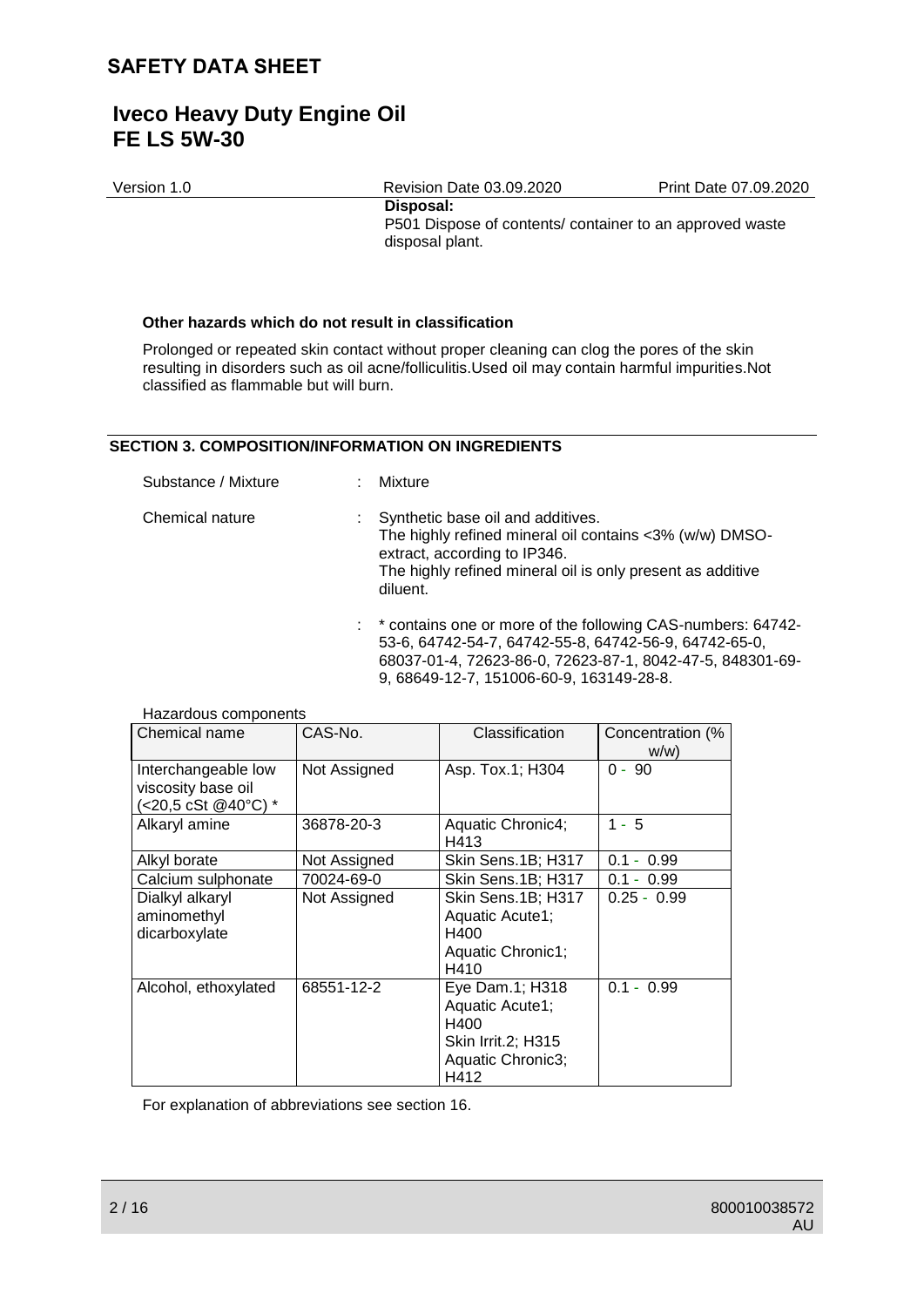### **Iveco Heavy Duty Engine Oil FE LS 5W-30**

| Version 1.0                                                       | Revision Date 03.09.2020                                                                                                                                                                    | Print Date 07.09.2020 |
|-------------------------------------------------------------------|---------------------------------------------------------------------------------------------------------------------------------------------------------------------------------------------|-----------------------|
| <b>SECTION 4. FIRST-AID MEASURES</b>                              |                                                                                                                                                                                             |                       |
| If inhaled                                                        | : No treatment necessary under normal conditions of use.<br>If symptoms persist, obtain medical advice.                                                                                     |                       |
| In case of skin contact                                           | : Remove contaminated clothing. Flush exposed area with<br>water and follow by washing with soap if available.<br>If persistent irritation occurs, obtain medical attention.                |                       |
| In case of eye contact                                            | : Flush eye with copious quantities of water.<br>Remove contact lenses, if present and easy to do. Continue<br>rinsing.<br>If persistent irritation occurs, obtain medical attention.       |                       |
| If swallowed                                                      | : In general no treatment is necessary unless large quantities<br>are swallowed, however, get medical advice.                                                                               |                       |
| Most important symptoms<br>and effects, both acute and<br>delayed | : Oil acne/folliculitis signs and symptoms may include formation<br>of black pustules and spots on the skin of exposed areas.<br>Ingestion may result in nausea, vomiting and/or diarrhoea. |                       |
| Protection of first-aiders                                        | : When administering first aid, ensure that you are wearing the<br>appropriate personal protective equipment according to the<br>incident, injury and surroundings.                         |                       |
| Notes to physician                                                | Treat symptomatically.                                                                                                                                                                      |                       |

### **SECTION 5. FIRE-FIGHTING MEASURES**

| Suitable extinguishing media                     | : Foam, water spray or fog. Dry chemical powder, carbon<br>dioxide, sand or earth may be used for small fires only.                                                                                                                                                                                                           |
|--------------------------------------------------|-------------------------------------------------------------------------------------------------------------------------------------------------------------------------------------------------------------------------------------------------------------------------------------------------------------------------------|
| Unsuitable extinguishing<br>media                | $\therefore$ Do not use water in a jet.                                                                                                                                                                                                                                                                                       |
| Specific hazards during<br>firefighting          | : Hazardous combustion products may include:<br>A complex mixture of airborne solid and liquid particulates and<br>gases (smoke).<br>Carbon monoxide may be evolved if incomplete combustion<br>occurs.<br>Unidentified organic and inorganic compounds.                                                                      |
| Specific extinguishing<br>methods                | : Use extinguishing measures that are appropriate to local<br>circumstances and the surrounding environment.                                                                                                                                                                                                                  |
| Special protective equipment<br>for firefighters | : Proper protective equipment including chemical resistant<br>gloves are to be worn; chemical resistant suit is indicated if<br>large contact with spilled product is expected. Self-Contained<br>Breathing Apparatus must be worn when approaching a fire in<br>a confined space. Select fire fighter's clothing approved to |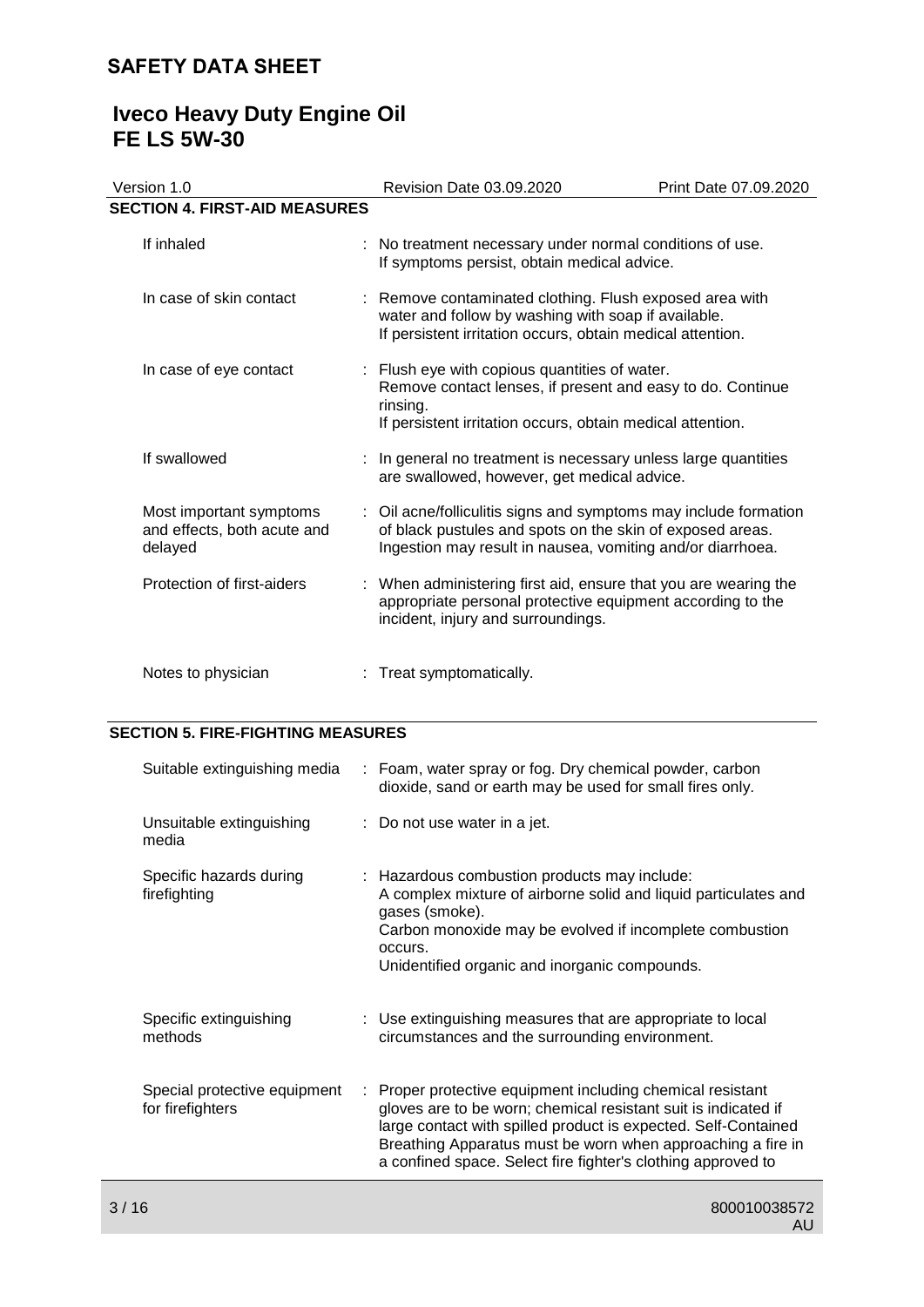### **Iveco Heavy Duty Engine Oil FE LS 5W-30**

| Version 1.0                                                               |  | Revision Date 03.09.2020                                                                                                                                                                                                                                                                                                     | Print Date 07.09.2020 |
|---------------------------------------------------------------------------|--|------------------------------------------------------------------------------------------------------------------------------------------------------------------------------------------------------------------------------------------------------------------------------------------------------------------------------|-----------------------|
|                                                                           |  | relevant Standards (e.g. Europe: EN469).                                                                                                                                                                                                                                                                                     |                       |
| Hazchem Code                                                              |  | $:$ NONE                                                                                                                                                                                                                                                                                                                     |                       |
| <b>SECTION 6. ACCIDENTAL RELEASE MEASURES</b>                             |  |                                                                                                                                                                                                                                                                                                                              |                       |
| Personal precautions,<br>protective equipment and<br>emergency procedures |  | : Avoid contact with skin and eyes.                                                                                                                                                                                                                                                                                          |                       |
| Environmental precautions                                                 |  | : Local authorities should be advised if significant spillages<br>cannot be contained.                                                                                                                                                                                                                                       |                       |
| Methods and materials for<br>containment and cleaning up                  |  | : Slippery when spilt. Avoid accidents, clean up immediately.<br>Prevent from spreading by making a barrier with sand, earth<br>or other containment material.<br>Reclaim liquid directly or in an absorbent.<br>Soak up residue with an absorbent such as clay, sand or other<br>suitable material and dispose of properly. |                       |
| Additional advice                                                         |  | : For guidance on selection of personal protective equipment<br>see Section 8 of this Safety Data Sheet.<br>For guidance on disposal of spilled material see Section 13 of<br>this Safety Data Sheet.                                                                                                                        |                       |

### **SECTION 7. HANDLING AND STORAGE**

| Advice on safe handling<br>: Avoid prolonged or repeated contact with skin.<br>Avoid inhaling vapour and/or mists.<br>When handling product in drums, safety footwear should be | appropriate controls for safe handling, storage and disposal of |
|---------------------------------------------------------------------------------------------------------------------------------------------------------------------------------|-----------------------------------------------------------------|
| worn and proper handling equipment should be used.<br>Properly dispose of any contaminated rags or cleaning<br>materials in order to prevent fires.                             |                                                                 |
| Avoidance of contact<br>: Strong oxidising agents.                                                                                                                              |                                                                 |
| <b>Product Transfer</b><br>: Proper grounding and bonding procedures should be used<br>during all bulk transfer operations to avoid static accumulation.                        |                                                                 |
| <b>Storage</b>                                                                                                                                                                  |                                                                 |
| Other data<br>: Keep container tightly closed and in a cool, well-ventilated<br>place.<br>Use properly labeled and closable containers.                                         |                                                                 |
| Store at ambient temperature.                                                                                                                                                   |                                                                 |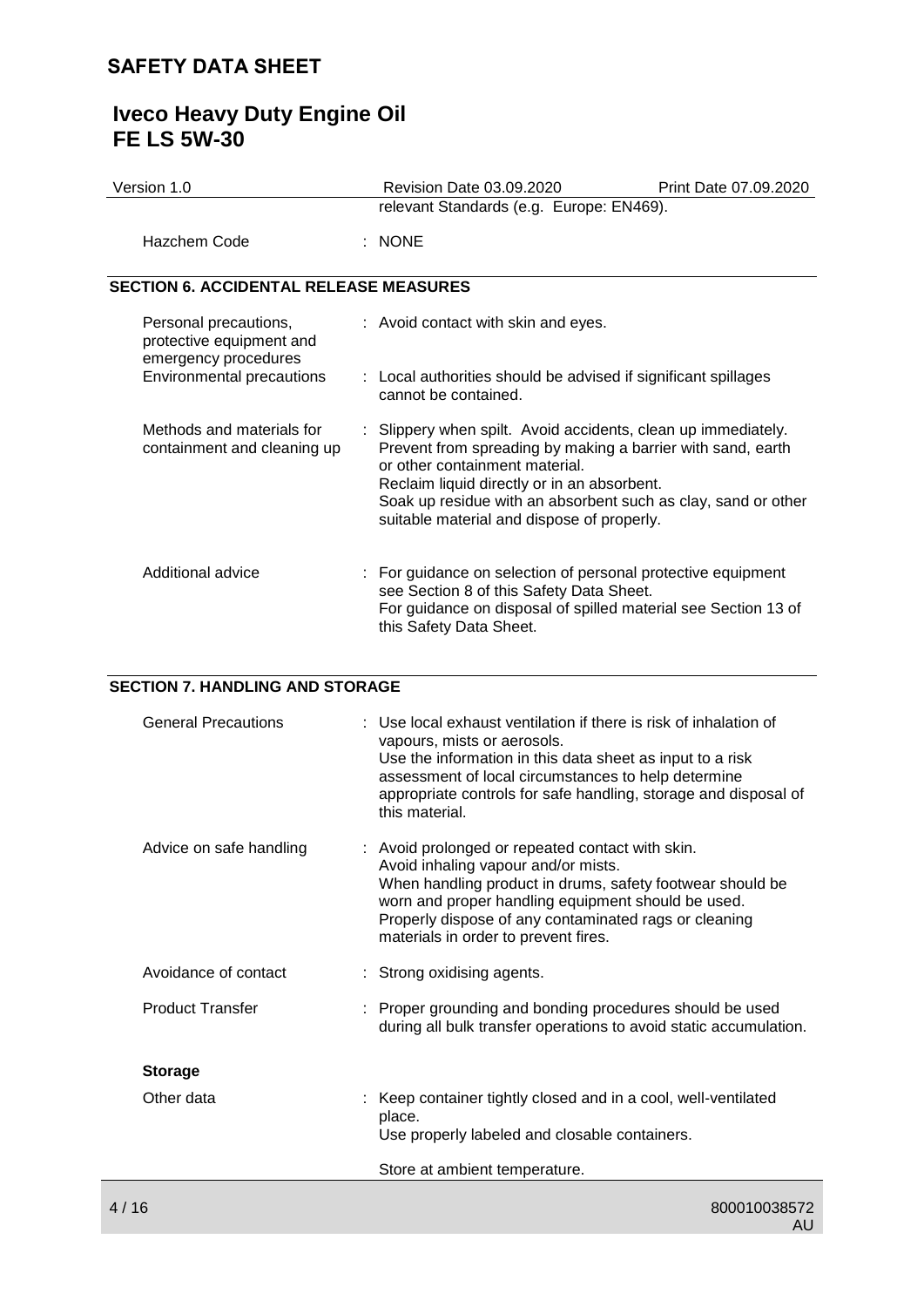| Version 1.0             | Revision Date 03.09.2020                                                                                                               | Print Date 07.09.2020 |
|-------------------------|----------------------------------------------------------------------------------------------------------------------------------------|-----------------------|
| Packaging material      | : Suitable material: For containers or container linings, use mild<br>steel or high density polyethylene.<br>Unsuitable material: PVC. |                       |
| <b>Container Advice</b> | : Polyethylene containers should not be exposed to high<br>temperatures because of possible risk of distortion.                        |                       |

### **SECTION 8. EXPOSURE CONTROLS AND PERSONAL PROTECTION**

#### **Components with workplace control parameters**

| Components        | CAS-No.      | Value type<br>(Form of<br>exposure)                | Control<br>parameters /<br>Permissible<br>concentration | <b>Basis</b>                                                                          |
|-------------------|--------------|----------------------------------------------------|---------------------------------------------------------|---------------------------------------------------------------------------------------|
| Oil mist, mineral | Not Assigned | TWA (Mist)                                         | $5$ mg/m $3$                                            | AU OEL                                                                                |
| Oil mist, mineral | Not Assigned | TWA (Mist)                                         | $5$ mg/m $3$                                            | Australia.<br>Workplace<br>Exposure<br>Standards for<br>Airborne<br>Contaminant<br>s. |
| Oil mist, mineral | Not Assigned | TWA (Mist)                                         | $5 \text{ mg/m}$ 3                                      | OSHA Z-1                                                                              |
| Oil mist, mineral | Not Assigned | <b>TWA</b><br>(Inhalable<br>particulate<br>matter) | $5$ mg/m $3$                                            | <b>ACGIH</b>                                                                          |

#### **Biological occupational exposure limits**

No biological limit allocated.

#### **Monitoring Methods**

Monitoring of the concentration of substances in the breathing zone of workers or in the general workplace may be required to confirm compliance with an OEL and adequacy of exposure controls. For some substances biological monitoring may also be appropriate.

Validated exposure measurement methods should be applied by a competent person and samples analysed by an accredited laboratory.

Examples of sources of recommended exposure measurement methods are given below or contact the supplier. Further national methods may be available.

National Institute of Occupational Safety and Health (NIOSH), USA: Manual of Analytical Methods http://www.cdc.gov/niosh/

Occupational Safety and Health Administration (OSHA), USA: Sampling and Analytical Methods http://www.osha.gov/

Health and Safety Executive (HSE), UK: Methods for the Determination of Hazardous Substances http://www.hse.gov.uk/

Institut für Arbeitsschutz Deutschen Gesetzlichen Unfallversicherung (IFA) , Germany http://www.dguv.de/inhalt/index.jsp

L'Institut National de Recherche et de Securité, (INRS), France http://www.inrs.fr/accueil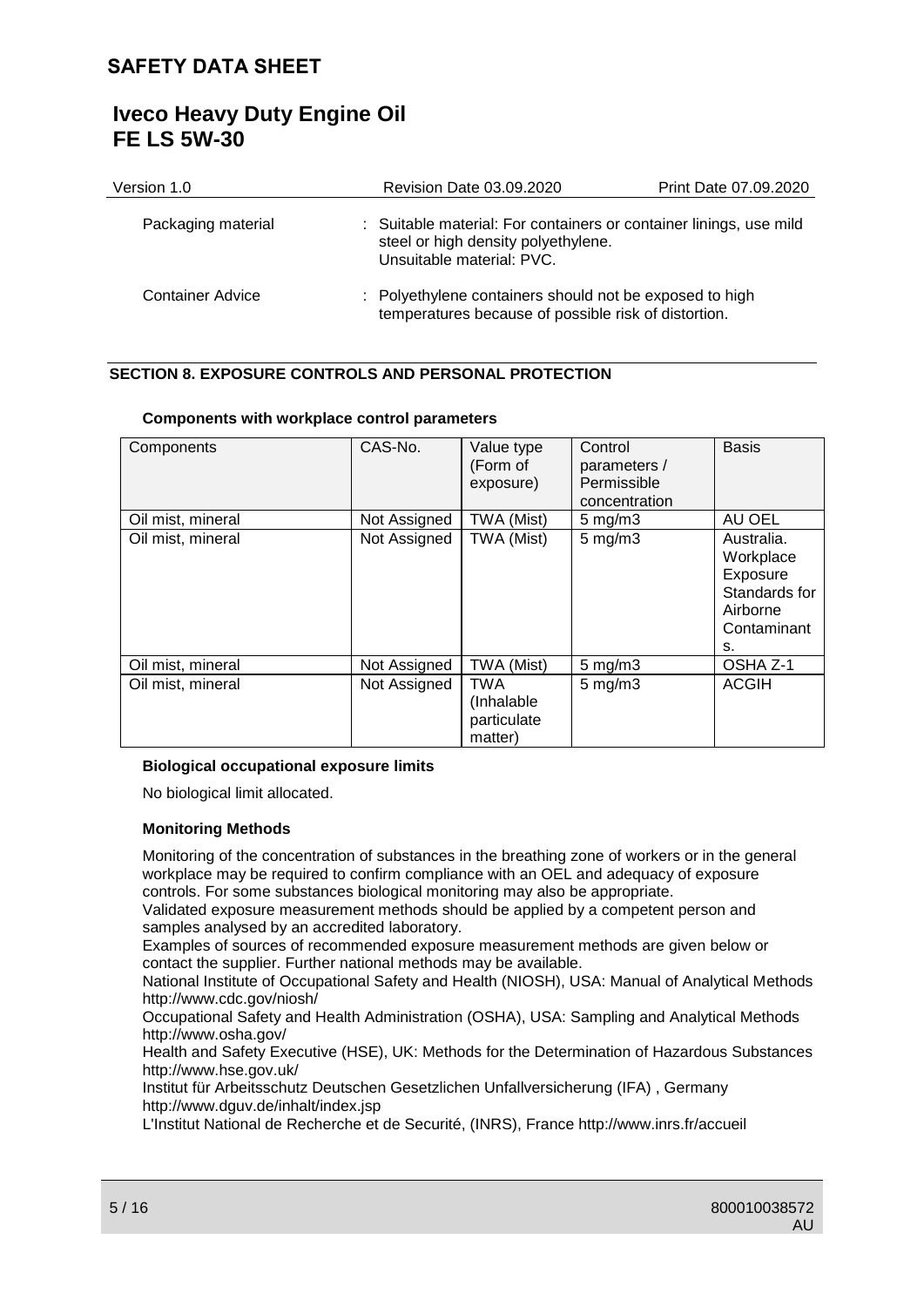# **Iveco Heavy Duty Engine Oil FE LS 5W-30**

| Version 1.0                   | <b>Revision Date 03.09.2020</b>                                                                                                                                                                                                                                                                                                           | Print Date 07.09.2020 |
|-------------------------------|-------------------------------------------------------------------------------------------------------------------------------------------------------------------------------------------------------------------------------------------------------------------------------------------------------------------------------------------|-----------------------|
| <b>Engineering measures</b>   | The level of protection and types of controls necessary will<br>vary depending upon potential exposure conditions. Select<br>controls based on a risk assessment of local circumstances.<br>Appropriate measures include:<br>Adequate ventilation to control airborne concentrations.                                                     |                       |
|                               |                                                                                                                                                                                                                                                                                                                                           |                       |
|                               | Where material is heated, sprayed or mist formed, there is<br>greater potential for airborne concentrations to be generated.                                                                                                                                                                                                              |                       |
|                               | General Information:                                                                                                                                                                                                                                                                                                                      |                       |
|                               | Define procedures for safe handling and maintenance of<br>controls.                                                                                                                                                                                                                                                                       |                       |
|                               | Educate and train workers in the hazards and control<br>measures relevant to normal activities associated with this<br>product.                                                                                                                                                                                                           |                       |
|                               | Ensure appropriate selection, testing and maintenance of<br>equipment used to control exposure, e.g. personal protective<br>equipment, local exhaust ventilation.                                                                                                                                                                         |                       |
|                               | Drain down system prior to equipment break-in or<br>maintenance.                                                                                                                                                                                                                                                                          |                       |
|                               | Retain drain downs in sealed storage pending disposal or<br>subsequent recycle.                                                                                                                                                                                                                                                           |                       |
|                               | Always observe good personal hygiene measures, such as<br>washing hands after handling the material and before eating,<br>drinking, and/or smoking. Routinely wash work clothing and<br>protective equipment to remove contaminants. Discard<br>contaminated clothing and footwear that cannot be cleaned.<br>Practice good housekeeping. |                       |
| Personal protective equipment |                                                                                                                                                                                                                                                                                                                                           |                       |

### **Protective measures**

Personal protective equipment (PPE) should meet recommended national standards. Check with PPE suppliers.

| Respiratory protection | : No respiratory protection is ordinarily required under normal<br>conditions of use.<br>In accordance with good industrial hygiene practices,<br>precautions should be taken to avoid breathing of material.<br>If engineering controls do not maintain airborne<br>concentrations to a level which is adequate to protect worker<br>health, select respiratory protection equipment suitable for the<br>specific conditions of use and meeting relevant legislation.<br>Check with respiratory protective equipment suppliers.<br>Where air-filtering respirators are suitable, select an<br>appropriate combination of mask and filter.<br>Select a filter suitable for the combination of organic gases<br>and vapours and particles [Type A/Type P boiling point >65°C<br>$(149°F)$ ]. |
|------------------------|---------------------------------------------------------------------------------------------------------------------------------------------------------------------------------------------------------------------------------------------------------------------------------------------------------------------------------------------------------------------------------------------------------------------------------------------------------------------------------------------------------------------------------------------------------------------------------------------------------------------------------------------------------------------------------------------------------------------------------------------------------------------------------------------|
| Hand protection        |                                                                                                                                                                                                                                                                                                                                                                                                                                                                                                                                                                                                                                                                                                                                                                                             |
| Remarks                | : Where hand contact with the product may occur the use of<br>gloves approved to relevant standards (e.g. Europe: EN374,                                                                                                                                                                                                                                                                                                                                                                                                                                                                                                                                                                                                                                                                    |
|                        |                                                                                                                                                                                                                                                                                                                                                                                                                                                                                                                                                                                                                                                                                                                                                                                             |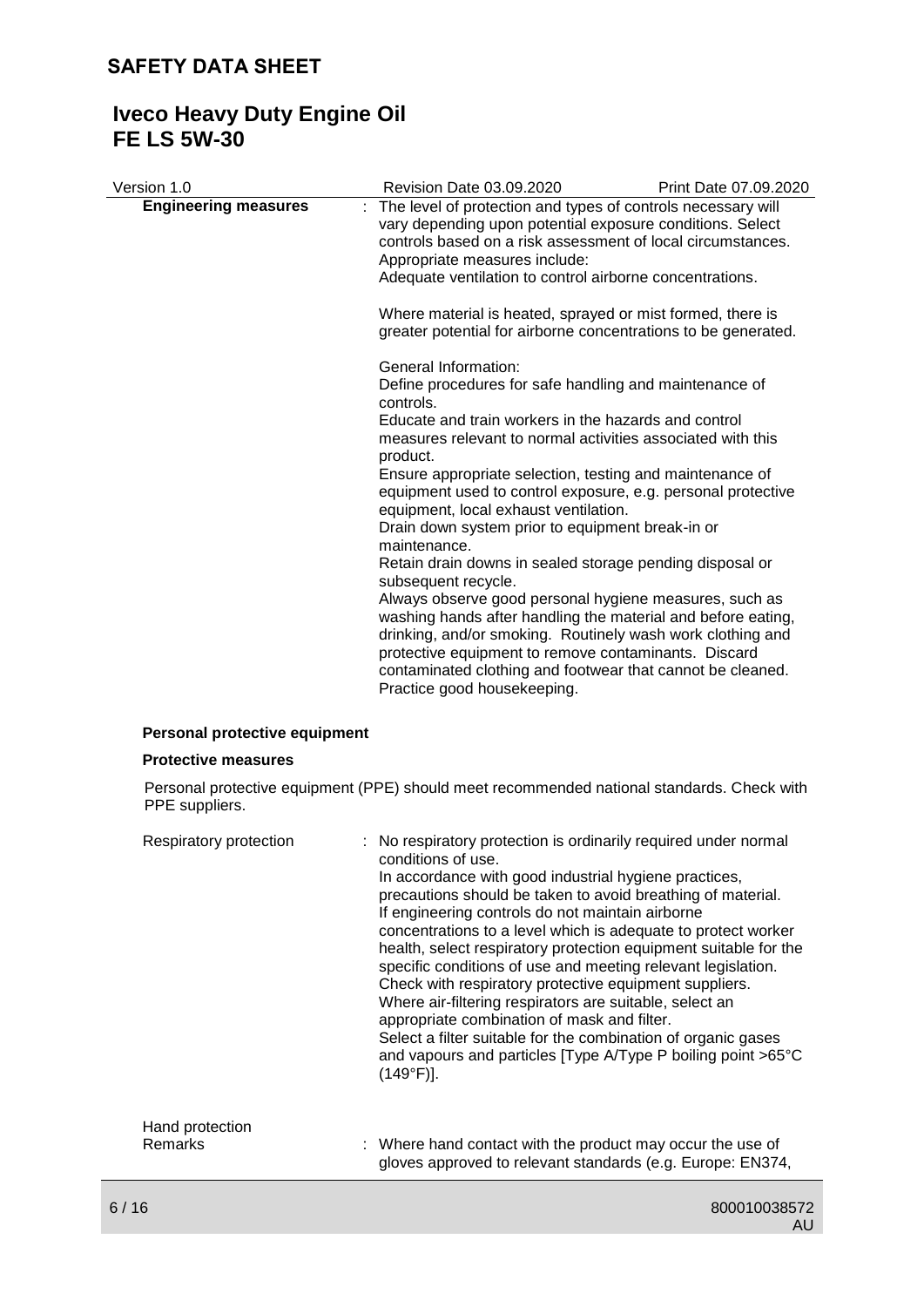# **Iveco Heavy Duty Engine Oil FE LS 5W-30**

| Version 1.0                            | Revision Date 03.09.2020                                                                                                                                                                                                                                                                                                                                                                                                                                                                                                                                                                                                                                                                                                                  | Print Date 07.09.2020 |
|----------------------------------------|-------------------------------------------------------------------------------------------------------------------------------------------------------------------------------------------------------------------------------------------------------------------------------------------------------------------------------------------------------------------------------------------------------------------------------------------------------------------------------------------------------------------------------------------------------------------------------------------------------------------------------------------------------------------------------------------------------------------------------------------|-----------------------|
|                                        | US: F739) made from the following materials may provide<br>suitable chemical protection. PVC, neoprene or nitrile rubber<br>gloves Suitability and durability of a glove is dependent on<br>usage, e.g. frequency and duration of contact, chemical<br>resistance of glove material, dexterity. Always seek advice<br>from glove suppliers. Contaminated gloves should be<br>replaced. Personal hygiene is a key element of effective hand<br>care. Gloves must only be worn on clean hands. After using<br>gloves, hands should be washed and dried thoroughly.<br>Application of a non-perfumed moisturizer is recommended.                                                                                                             |                       |
|                                        | For continuous contact we recommend gloves with<br>breakthrough time of more than 240 minutes with preference<br>for > 480 minutes where suitable gloves can be identified. For<br>short-term/splash protection we recommend the same but<br>recognize that suitable gloves offering this level of protection<br>may not be available and in this case a lower breakthrough<br>time maybe acceptable so long as appropriate maintenance<br>and replacement regimes are followed. Glove thickness is not<br>a good predictor of glove resistance to a chemical as it is<br>dependent on the exact composition of the glove material.<br>Glove thickness should be typically greater than 0.35 mm<br>depending on the glove make and model. |                       |
| Eye protection                         | If material is handled such that it could be splashed into eyes,<br>protective eyewear is recommended.                                                                                                                                                                                                                                                                                                                                                                                                                                                                                                                                                                                                                                    |                       |
| Skin and body protection               | : Skin protection is not ordinarily required beyond standard<br>work clothes.<br>It is good practice to wear chemical resistant gloves.                                                                                                                                                                                                                                                                                                                                                                                                                                                                                                                                                                                                   |                       |
| Thermal hazards                        | : Not applicable                                                                                                                                                                                                                                                                                                                                                                                                                                                                                                                                                                                                                                                                                                                          |                       |
| <b>Environmental exposure controls</b> |                                                                                                                                                                                                                                                                                                                                                                                                                                                                                                                                                                                                                                                                                                                                           |                       |
| General advice                         | : Take appropriate measures to fulfill the requirements of<br>relevant environmental protection legislation. Avoid<br>contamination of the environment by following advice given in<br>Section 6. If necessary, prevent undissolved material from<br>being discharged to waste water. Waste water should be<br>treated in a municipal or industrial waste water treatment plant<br>before discharge to surface water.<br>Local guidelines on emission limits for volatile substances<br>must be observed for the discharge of exhaust air containing<br>vapour.                                                                                                                                                                           |                       |

#### **SECTION 9. PHYSICAL AND CHEMICAL PROPERTIES**

| Appearance | : Liquid at room temperature. |
|------------|-------------------------------|
| Colour     | : amber                       |
| Odour      | : Slight hydrocarbon          |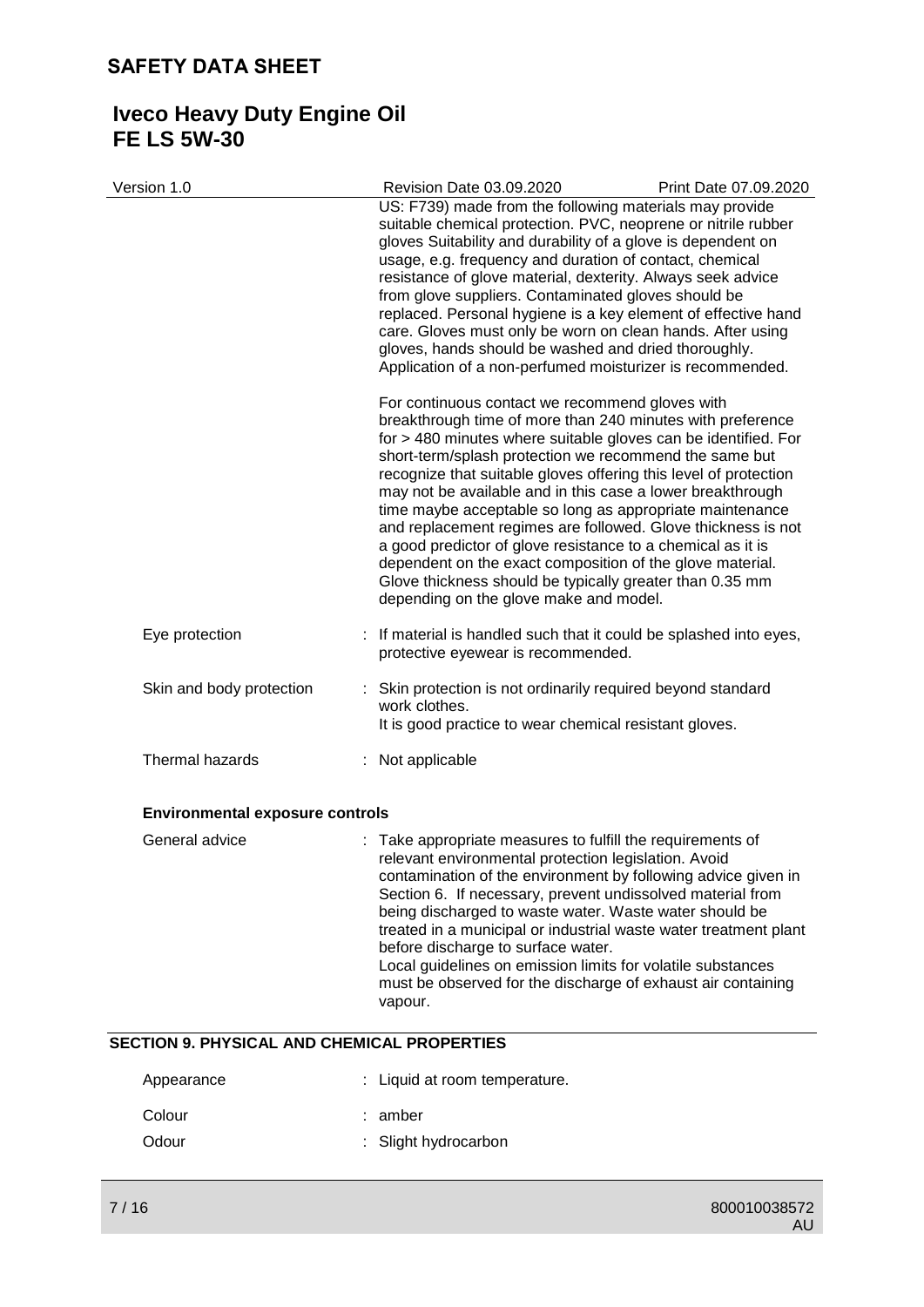# **Iveco Heavy Duty Engine Oil FE LS 5W-30**

| Version 1.0                                | Revision Date 03.09.2020                                                           | Print Date 07.09.2020 |
|--------------------------------------------|------------------------------------------------------------------------------------|-----------------------|
| Odour Threshold                            | : Data not available                                                               |                       |
| pH                                         | : Not applicable                                                                   |                       |
| pour point                                 | : -48 °C / -54 °FMethod: ASTM D97                                                  |                       |
| Melting / freezing point                   | Data not available                                                                 |                       |
| range                                      | Initial boiling point and boiling $\therefore$ > 280 °C / 536 °Festimated value(s) |                       |
| Flash point                                | : 239 °C / 462 °F<br>Method: ASTM D92 (COC)                                        |                       |
| Evaporation rate                           | : Data not available                                                               |                       |
| Flammability (solid, gas)                  | : Data not available                                                               |                       |
| Upper explosion limit                      | : Typical 10 %(V)                                                                  |                       |
| Lower explosion limit                      | : Typical 1 %(V)                                                                   |                       |
| Vapour pressure                            | : < 0.5 Pa (20 °C / 68 °F)<br>estimated value(s)                                   |                       |
| Relative vapour density                    | $:$ > 1 estimated value(s)                                                         |                       |
| Relative density                           | : $0.845(15.0 °C / 59.0 °F)$                                                       |                       |
| Density                                    | : 845 kg/m3 (15.0 °C / 59.0 °F)<br>Method: ASTM D4052                              |                       |
| Solubility(ies)                            |                                                                                    |                       |
| Water solubility                           | : negligible                                                                       |                       |
| Solubility in other solvents               | : Data not available                                                               |                       |
| Partition coefficient: n-<br>octanol/water | $\therefore$ log Pow: > 6(based on information on similar products)                |                       |
| Auto-ignition temperature                  | : > 320 °C / 608 °F                                                                |                       |
| Decomposition temperature                  | : Data not available                                                               |                       |
| Viscosity                                  |                                                                                    |                       |
| Viscosity, dynamic                         | : Data not available                                                               |                       |
| Viscosity, kinematic                       | : 12.1 mm2/s (100 °C / 212 °F)<br>Method: ASTM D445                                |                       |
|                                            | 75 mm2/s (40.0 °C / 104.0 °F)<br>Method: ASTM D445                                 |                       |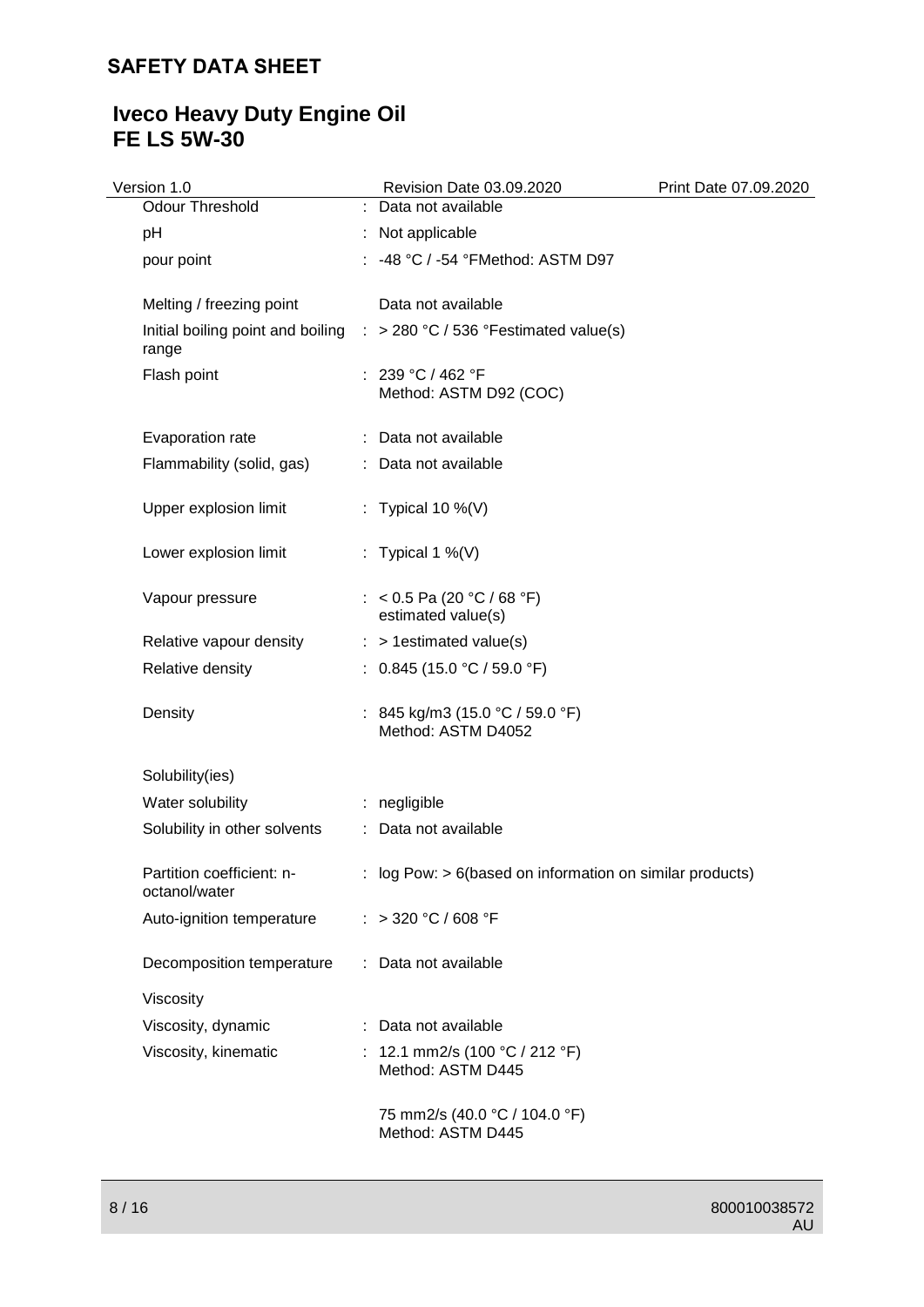# **Iveco Heavy Duty Engine Oil FE LS 5W-30**

| Version 1.0                           | <b>Revision Date 03.09.2020</b>                                                                                         | Print Date 07.09.2020 |
|---------------------------------------|-------------------------------------------------------------------------------------------------------------------------|-----------------------|
| <b>Explosive properties</b>           | Not classified                                                                                                          |                       |
| Oxidizing properties                  | Data not available                                                                                                      |                       |
| Conductivity                          | This material is not expected to be a static accumulator.                                                               |                       |
| SECTION 10. STABILITY AND REACTIVITY  |                                                                                                                         |                       |
| Reactivity                            | The product does not pose any further reactivity hazards in<br>addition to those listed in the following sub-paragraph. |                       |
| Chemical stability                    | : Stable.                                                                                                               |                       |
| Possibility of hazardous<br>reactions | Reacts with strong oxidising agents.                                                                                    |                       |
| Conditions to avoid                   | : Extremes of temperature and direct sunlight.                                                                          |                       |
| Incompatible materials                | : Strong oxidising agents.                                                                                              |                       |
| Hazardous decomposition<br>products   | : No decomposition if stored and applied as directed.                                                                   |                       |

### **SECTION 11. TOXICOLOGICAL INFORMATION**

| Basis for assessment      | : Information given is based on data on the components and<br>the toxicology of similar products. Unless indicated otherwise,<br>the data presented is representative of the product as a<br>whole, rather than for individual component(s). |
|---------------------------|----------------------------------------------------------------------------------------------------------------------------------------------------------------------------------------------------------------------------------------------|
| Exposure routes           | : Skin and eye contact are the primary routes of exposure<br>although exposure may occur following accidental ingestion.                                                                                                                     |
| <b>Acute toxicity</b>     |                                                                                                                                                                                                                                              |
| <u>Product:</u>           |                                                                                                                                                                                                                                              |
| Acute oral toxicity       | : LD50 rat: $> 5,000$ mg/kg<br>Remarks: Low toxicity:<br>Based on available data, the classification criteria are not met.                                                                                                                   |
| Acute inhalation toxicity | : Remarks: Based on available data, the classification criteria<br>are not met.                                                                                                                                                              |
| Acute dermal toxicity     | : LD50 Rabbit: $>$ 5,000 mg/kg<br>Remarks: Low toxicity:<br>Based on available data, the classification criteria are not met.                                                                                                                |

### **Skin corrosion/irritation**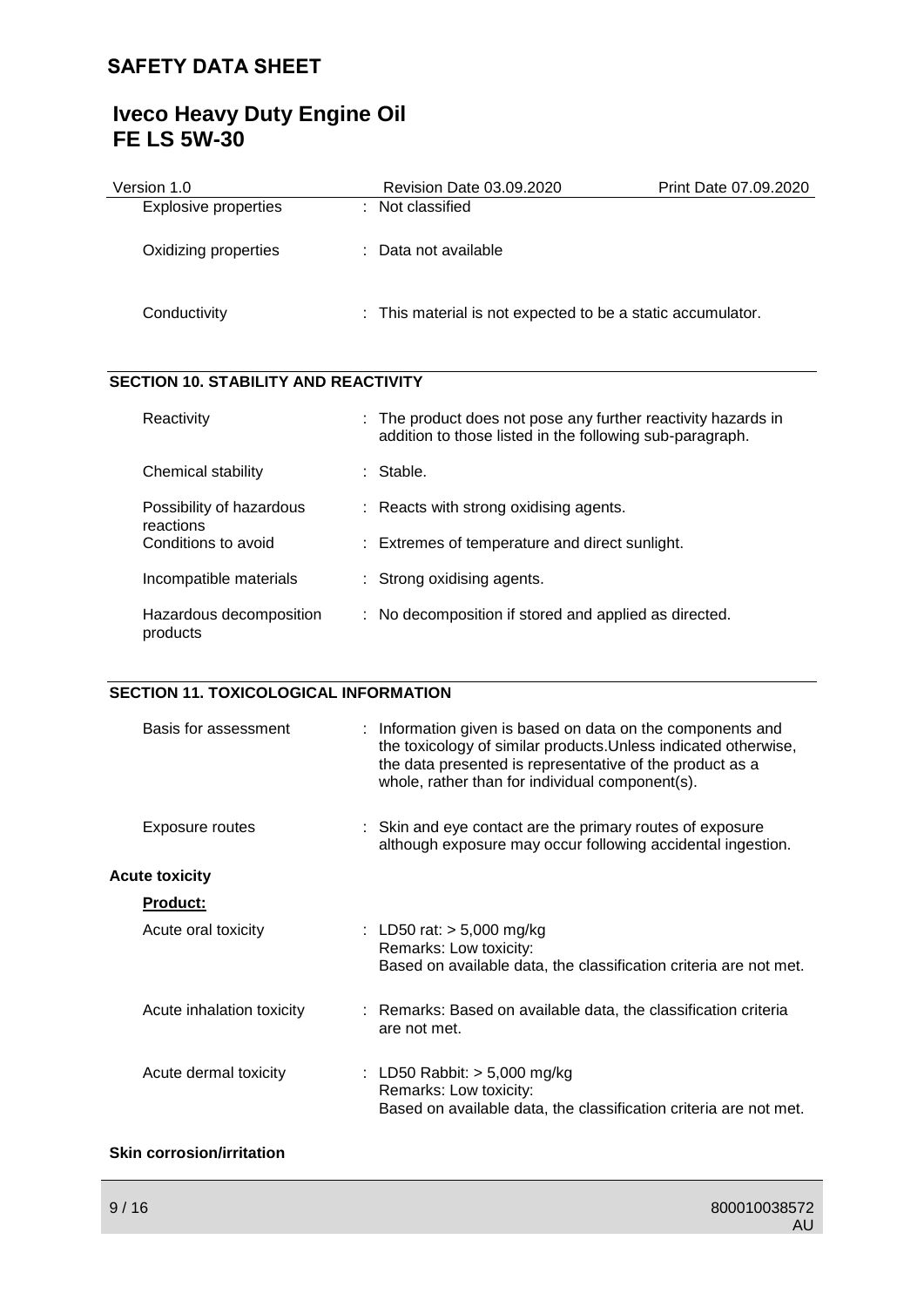Version 1.0 Revision Date 03.09.2020 Print Date 07.09.2020

### **Product:**

Remarks: Slightly irritating to skin., Prolonged or repeated skin contact without proper cleaning can clog the pores of the skin resulting in disorders such as oil acne/folliculitis., Based on available data, the classification criteria are not met.

#### **Serious eye damage/eye irritation**

#### **Product:**

Remarks: Slightly irritating to the eye., Based on available data, the classification criteria are not met.

#### **Respiratory or skin sensitisation**

#### **Product:**

Remarks: Not a skin sensitiser. Based on available data, the classification criteria are not met.

#### **Components:**

#### **Alkyl borate:** Remarks: May cause an allergic skin reaction in sensitive individuals.

#### **Calcium sulphonate:**

Remarks: May cause an allergic skin reaction in sensitive individuals.

#### **Dialkyl alkaryl aminomethyl dicarboxylate:**

Remarks: May cause an allergic skin reaction in sensitive individuals.

#### **Chronic toxicity**

#### **Germ cell mutagenicity**

**Product:**

: Remarks: Non mutagenic, Based on available data, the classification criteria are not met.

#### **Carcinogenicity**

#### **Product:**

Remarks: Not a carcinogen., Based on available data, the classification criteria are not met.

| <b>Material</b>            | <b>GHS/CLP Carcinogenicity Classification</b> |
|----------------------------|-----------------------------------------------|
| Highly refined mineral oil | No carcinogenicity classification.            |

#### **Reproductive toxicity**

#### **Product:**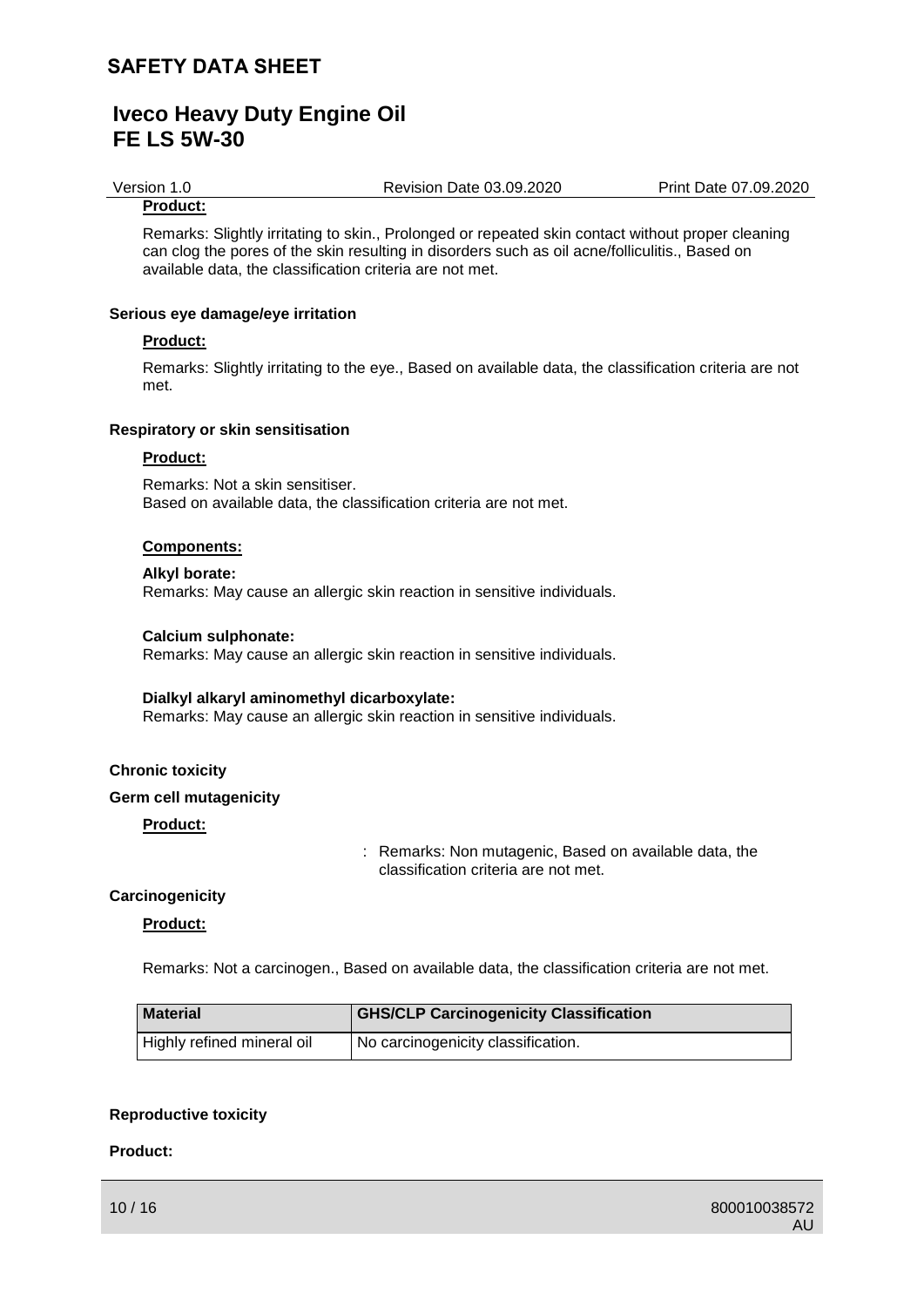Version 1.0 Revision Date 03.09.2020 Print Date 07.09.2020

Remarks: Not a developmental toxicant., Does not impair fertility., Based on available data, the classification criteria are not met.

#### **STOT - single exposure**

#### **Product:**

Remarks: Based on available data, the classification criteria are not met.

:

#### **STOT - repeated exposure**

#### **Product:**

Remarks: Based on available data, the classification criteria are not met.

#### **Aspiration toxicity**

#### **Product:**

Not an aspiration hazard.

#### **Further information**

#### **Product:**

Remarks: Used oils may contain harmful impurities that have accumulated during use. The concentration of such impurities will depend on use and they may present risks to health and the environment on disposal., ALL used oil should be handled with caution and skin contact avoided as far as possible.

Remarks: Continuous contact with used engine oils has caused skin cancer in animal tests.

Remarks: Slightly irritating to respiratory system.

### **SECTION 12. ECOLOGICAL INFORMATION**

| Basis for assessment | : Ecotoxicological data have not been determined specifically<br>for this product.<br>Information given is based on a knowledge of the components<br>and the ecotoxicology of similar products.<br>Unless indicated otherwise, the data presented is<br>representative of the product as a whole, rather than for<br>individual component(s). (LL/EL/IL50 expressed as the<br>nominal amount of product required to prepare aqueous test<br>extract). |
|----------------------|-------------------------------------------------------------------------------------------------------------------------------------------------------------------------------------------------------------------------------------------------------------------------------------------------------------------------------------------------------------------------------------------------------------------------------------------------------|
|----------------------|-------------------------------------------------------------------------------------------------------------------------------------------------------------------------------------------------------------------------------------------------------------------------------------------------------------------------------------------------------------------------------------------------------------------------------------------------------|

### **Ecotoxicity**

### **Product:**

Toxicity to fish (Acute :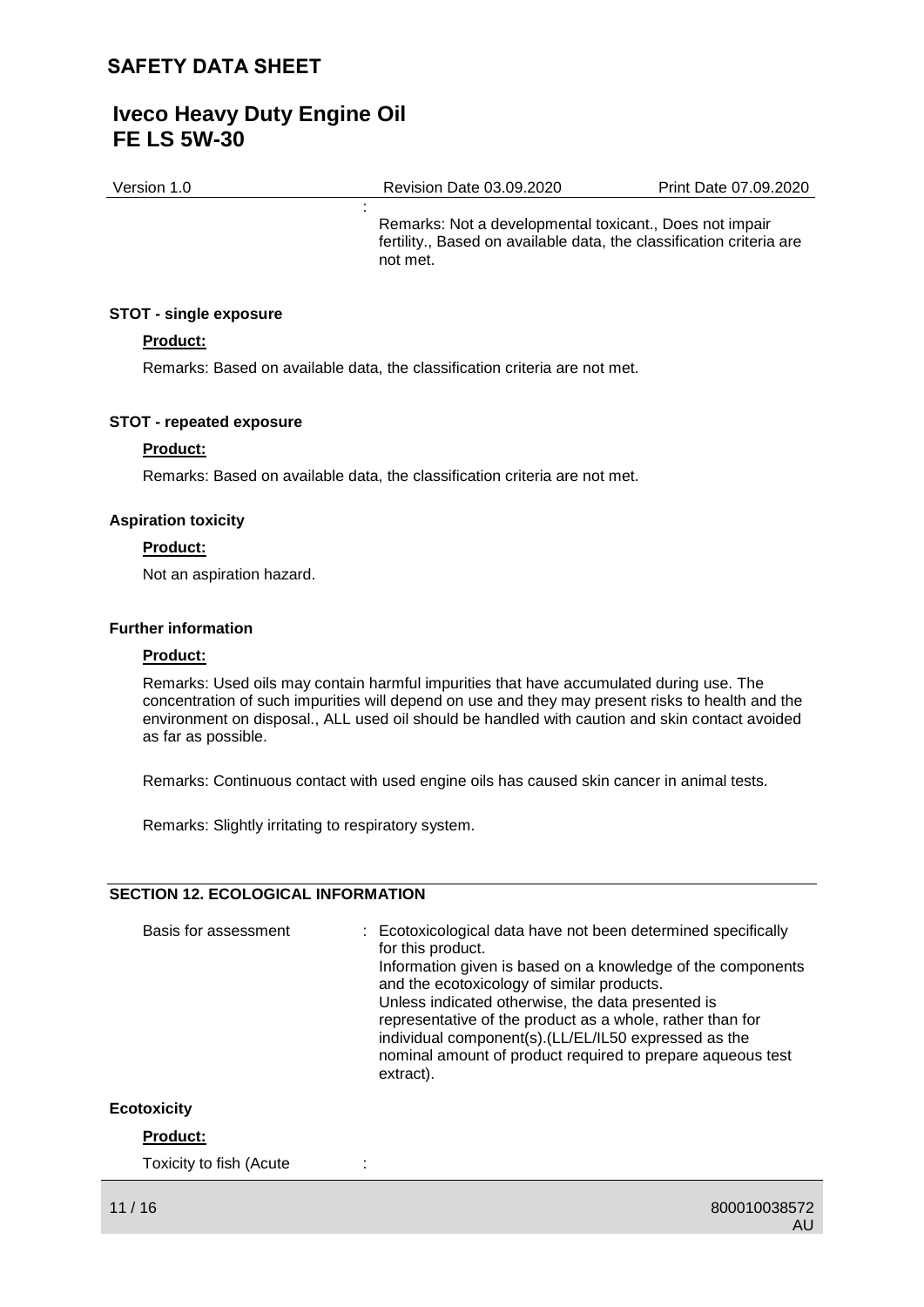### **Iveco Heavy Duty Engine Oil FE LS 5W-30**

| Version 1.0                                          | Revision Date 03.09.2020                                                                                                                                                                                                                                                                                                                                | Print Date 07.09.2020 |
|------------------------------------------------------|---------------------------------------------------------------------------------------------------------------------------------------------------------------------------------------------------------------------------------------------------------------------------------------------------------------------------------------------------------|-----------------------|
| toxicity)                                            | Remarks: LL/EL/IL50 10-100 mg/l<br>Harmful                                                                                                                                                                                                                                                                                                              |                       |
| Toxicity to crustacean (Acute<br>toxicity)           | Remarks: LL/EL/IL50 10-100 mg/l<br>Harmful                                                                                                                                                                                                                                                                                                              |                       |
| Toxicity to algae/aquatic<br>plants (Acute toxicity) | Remarks: LL/EL/IL50 10-100 mg/l<br>Harmful                                                                                                                                                                                                                                                                                                              |                       |
| Toxicity to fish (Chronic<br>toxicity)               | : Remarks: NOEC/NOEL > $10 - \le 100$ mg/l                                                                                                                                                                                                                                                                                                              |                       |
| Toxicity to crustacean<br>(Chronic toxicity)         | : Remarks: NOEC/NOEL > 10 - <= 100 mg/l                                                                                                                                                                                                                                                                                                                 |                       |
| Toxicity to microorganisms<br>(Acute toxicity)       | : Remarks: NOEC/NOEL > 10 - <= 100 mg/l                                                                                                                                                                                                                                                                                                                 |                       |
| <b>Persistence and degradability</b>                 |                                                                                                                                                                                                                                                                                                                                                         |                       |
| Product:                                             |                                                                                                                                                                                                                                                                                                                                                         |                       |
| Biodegradability                                     | Remarks: Not readily biodegradable., Major constituents are<br>inherently biodegradable, but contains components that may<br>persist in the environment.                                                                                                                                                                                                |                       |
| <b>Bioaccumulative potential</b>                     |                                                                                                                                                                                                                                                                                                                                                         |                       |
| Product:                                             |                                                                                                                                                                                                                                                                                                                                                         |                       |
| <b>Bioaccumulation</b>                               | : Remarks: Contains components with the potential to<br>bioaccumulate.                                                                                                                                                                                                                                                                                  |                       |
| Partition coefficient: n-<br>octanol/water           | : log Pow: > 6Remarks: (based on information on similar<br>products)                                                                                                                                                                                                                                                                                    |                       |
| <b>Mobility in soil</b>                              |                                                                                                                                                                                                                                                                                                                                                         |                       |
| <b>Product:</b>                                      |                                                                                                                                                                                                                                                                                                                                                         |                       |
| Mobility                                             | : Remarks: Liquid under most environmental conditions.,<br>Adsorbs to soil and has low mobility<br>Remarks: Floats on water.                                                                                                                                                                                                                            |                       |
| Other adverse effects                                |                                                                                                                                                                                                                                                                                                                                                         |                       |
| no data available<br><b>Product:</b>                 |                                                                                                                                                                                                                                                                                                                                                         |                       |
| Additional ecological<br>information                 | Does not have ozone depletion potential, photochemical<br>ozone creation potential or global warming potential., Product<br>is a mixture of non-volatile components, which will not be<br>released to air in any significant quantities under normal<br>conditions of use.<br>Poorly soluble mixture., Causes physical fouling of aquatic<br>organisms. |                       |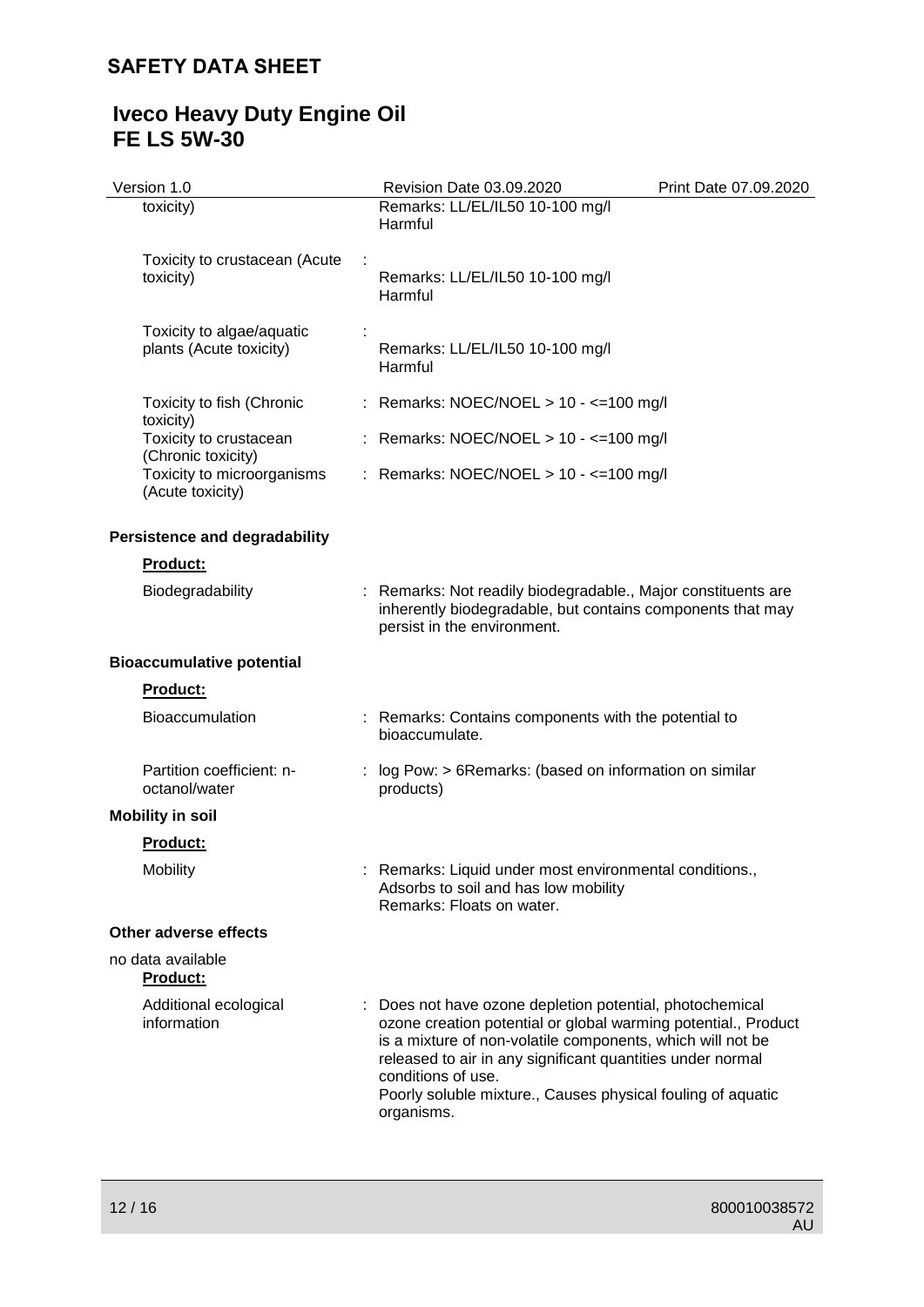### **Iveco Heavy Duty Engine Oil FE LS 5W-30**

| Version 1.0                                | Revision Date 03.09.2020                                                                                                                                                                                                                                                                                                                                        | Print Date 07.09.2020 |
|--------------------------------------------|-----------------------------------------------------------------------------------------------------------------------------------------------------------------------------------------------------------------------------------------------------------------------------------------------------------------------------------------------------------------|-----------------------|
| <b>SECTION 13. DISPOSAL CONSIDERATIONS</b> |                                                                                                                                                                                                                                                                                                                                                                 |                       |
|                                            |                                                                                                                                                                                                                                                                                                                                                                 |                       |
| <b>Disposal methods</b>                    |                                                                                                                                                                                                                                                                                                                                                                 |                       |
| Waste from residues                        | : Recover or recycle if possible.<br>It is the responsibility of the waste generator to determine the<br>toxicity and physical properties of the material generated to<br>determine the proper waste classification and disposal<br>methods in compliance with applicable regulations.<br>Do not dispose into the environment, in drains or in water<br>courses |                       |
|                                            | Waste product should not be allowed to contaminate soil or<br>ground water, or be disposed of into the environment.<br>Waste, spills or used product is dangerous waste.                                                                                                                                                                                        |                       |
| Contaminated packaging                     | Dispose in accordance with prevailing regulations, preferably<br>to a recognized collector or contractor. The competence of<br>the collector or contractor should be established beforehand.<br>Disposal should be in accordance with applicable regional,<br>national, and local laws and regulations.                                                         |                       |
| Local legislation<br>Remarks               | Disposal should be in accordance with applicable regional,<br>national, and local laws and regulations.                                                                                                                                                                                                                                                         |                       |

### **SECTION 14. TRANSPORT INFORMATION**

#### **National Regulations**

#### **ADG**

Not regulated as a dangerous good

#### **International Regulations**

#### **IATA-DGR**

Not regulated as a dangerous good

#### **IMDG-Code**

Not regulated as a dangerous good

### **Transport in bulk according to Annex II of MARPOL 73/78 and the IBC Code**

Not applicable for product as supplied. MARPOL Annex 1 rules apply for bulk shipments by sea.

#### **Special precautions for user**

Remarks : Special Precautions: Refer to Section 7, Handling & Storage, for special precautions which a user needs to be aware of or needs to comply with in connection with transport.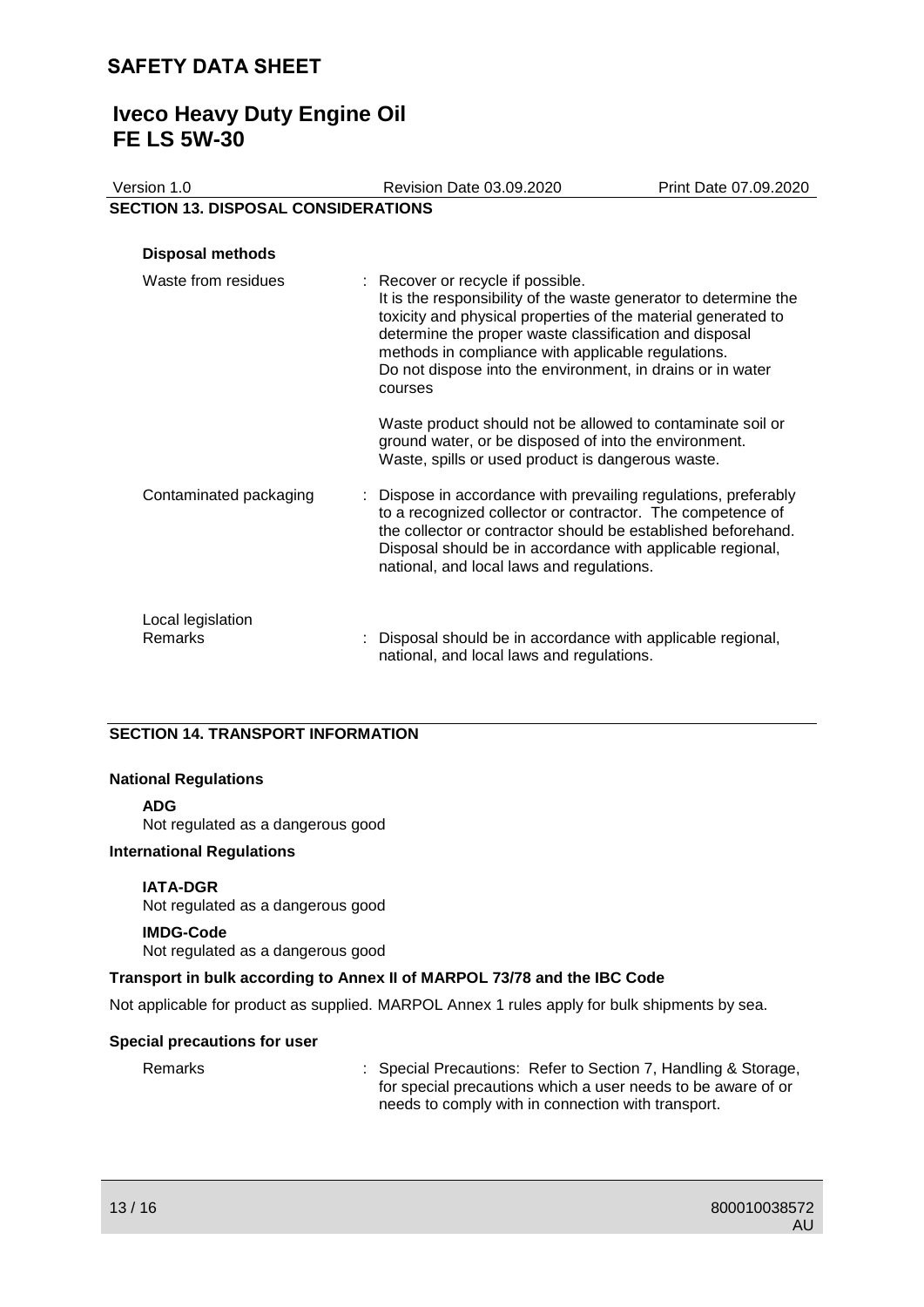Version 1.0 Revision Date 03.09.2020 Print Date 07.09.2020

#### **SECTION 15. REGULATORY INFORMATION**

#### **Safety, health and environmental regulations/legislation specific for the substance or mixture**

Standard for the Uniform Scheduling of Medicines and Poisons : No poison schedule number allocated

The regulatory information is not intended to be comprehensive. Other regulations may apply to this material.

Product classified as per Work Health Safety Regulations – Implementation of the Globally Harmonized System of Classification and Labelling of Chemicals (GHS) 2012 and SDS prepared as per national model code of practice for preparation of safety data sheet for Hazardous chemicals 2011 based on Globally Harmonized Classification version 3.

National Model Code of Practice for the Labelling of Workplace Hazardous Chemicals (2011).

Australian Code for the Transport of Dangerous Goods by Road and Rail (ADG code). Standard for the Uniform Scheduling of Medicines and Poisons (SUSMP).

#### **Other international regulations**

#### **The components of this product are reported in the following inventories:**

| <b>EINECS</b> | : Notified with Restrictions. |
|---------------|-------------------------------|
| TSCA          | : All components listed.      |
| AIIC.         | : Notified with Restrictions. |

#### **SECTION 16. OTHER INFORMATION**

#### **Full text of H-Statements**

| H <sub>304</sub>                        | May be fatal if swallowed and enters airways.                           |  |  |  |
|-----------------------------------------|-------------------------------------------------------------------------|--|--|--|
| H315                                    | Causes skin irritation.                                                 |  |  |  |
| H317                                    | May cause an allergic skin reaction.                                    |  |  |  |
| H318                                    | Causes serious eye damage.                                              |  |  |  |
| H400                                    | Very toxic to aquatic life.                                             |  |  |  |
| H410                                    | Very toxic to aquatic life with long lasting effects.                   |  |  |  |
| H412                                    | Harmful to aquatic life with long lasting effects.                      |  |  |  |
| H413                                    | May cause long lasting harmful effects to aquatic life.                 |  |  |  |
| <b>Full text of other abbreviations</b> |                                                                         |  |  |  |
| <b>Aquatic Acute</b><br>Aquatic Chronic | Short-term (acute) aquatic hazard<br>Long torm (obrania) aquatio bazard |  |  |  |

| <b>Aquatic Chronic</b> | Long-term (chronic) aquatic hazard |
|------------------------|------------------------------------|
| Asp. Tox.              | Aspiration hazard                  |
| Eye Dam.               | Serious eye damage                 |
| Skin Irrit.            | <b>Skin irritation</b>             |
| Skin Sens.             | Skin sensitisation                 |
|                        |                                    |

#### **Abbreviations and Acronyms**

AICS - Australian Inventory of Chemical Substances; AIIC - Australian Inventory of Industrial Chemicals; ANTT - National Agency for Transport by Land of Brazil; ASTM - American Society for the Testing of Materials; bw - Body weight; CMR - Carcinogen, Mutagen or Reproductive Toxicant; DIN - Standard of the German Institute for Standardisation; DSL - Domestic Substances List (Canada); ECx - Concentration associated with x% response; ELx - Loading rate associated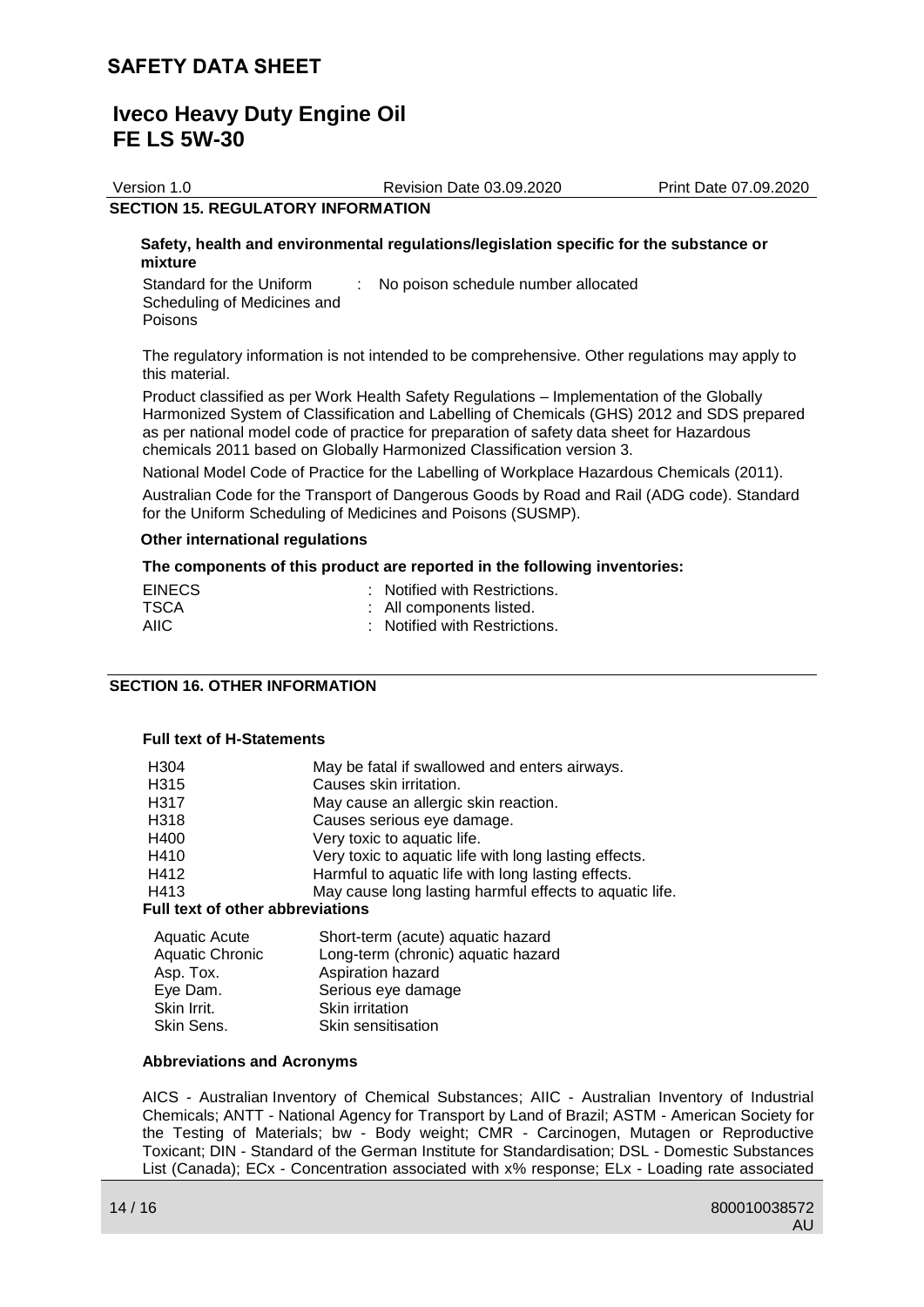### **Iveco Heavy Duty Engine Oil FE LS 5W-30**

| Version 1.0 | Revision Date 03.09.2020                                                                                                                                                                 | Print Date 07.09.2020 |
|-------------|------------------------------------------------------------------------------------------------------------------------------------------------------------------------------------------|-----------------------|
|             | with x% response; EmS - Emergency Schedule; ENCS - Existing and New Chemical Substances                                                                                                  |                       |
|             | (Japan); ErCx - Concentration associated with x% growth rate response; ERG - Emergency                                                                                                   |                       |
|             | Response Guide; GHS - Globally Harmonized System; GLP - Good Laboratory Practice; IARC -                                                                                                 |                       |
|             | International Agency for Research on Cancer; IATA - International Air Transport Association; IBC                                                                                         |                       |
|             | - International Code for the Construction and Equipment of Ships carrying Dangerous Chemicals                                                                                            |                       |
|             | in Bulk; IC50 - Half maximal inhibitory concentration; ICAO - International Civil Aviation                                                                                               |                       |
|             | Organization; IECSC - Inventory of Existing Chemical Substances in China; IMDG - International                                                                                           |                       |
|             | Maritime Dangerous Goods; IMO - International Maritime Organization; ISHL - Industrial Safety                                                                                            |                       |
|             | and Health Law (Japan); ISO - International Organisation for Standardization; KECI - Korea                                                                                               |                       |
|             | Existing Chemicals Inventory; LC50 - Lethal Concentration to 50 % of a test population; LD50 -                                                                                           |                       |
|             | Lethal Dose to 50% of a test population (Median Lethal Dose); MARPOL - International                                                                                                     |                       |
|             | Convention for the Prevention of Pollution from Ships; n.o.s. - Not Otherwise Specified; Nch -                                                                                           |                       |
|             | Chilean Norm; NO(A)EC - No Observed (Adverse) Effect Concentration; NO(A)EL - No Observed                                                                                                |                       |
|             | (Adverse) Effect Level; NOELR - No Observable Effect Loading Rate; NOM - Official Mexican                                                                                                |                       |
|             | Norm; NTP - National Toxicology Program; NZIoC - New Zealand Inventory of Chemicals; OECD<br>- Organization for Economic Co-operation and Development; OPPTS - Office of Chemical Safety |                       |
|             | and Pollution Prevention; PBT - Persistent, Bioaccumulative and Toxic substance; PICCS -                                                                                                 |                       |
|             | Philippines Inventory of Chemicals and Chemical Substances; (Q)SAR - (Quantitative) Structure                                                                                            |                       |
|             | Activity Relationship; REACH - Regulation (EC) No 1907/2006 of the European Parliament and of                                                                                            |                       |
|             | the Council concerning the Registration, Evaluation, Authorisation and Restriction of Chemicals;                                                                                         |                       |
|             | SADT - Self-Accelerating Decomposition Temperature; SDS - Safety Data Sheet; TCSI - Taiwan                                                                                               |                       |
|             | Chemical Substance Inventory; TDG - Transportation of Dangerous Goods; TSCA - Toxic                                                                                                      |                       |
|             | Substances Control Act (United States); UN - United Nations; UNRTDG - United Nations                                                                                                     |                       |
|             | Recommendations on the Transport of Dangerous Goods; vPvB - Very Persistent and Very                                                                                                     |                       |
|             | Bioaccumulative; WHMIS - Workplace Hazardous Materials Information System                                                                                                                |                       |
|             |                                                                                                                                                                                          |                       |

Date of preparation or review : 03.09.2020

#### **Further information**

| Training advice                                                 | : Provide adequate information, instruction and training for<br>operators.                                                                                                                                                         |
|-----------------------------------------------------------------|------------------------------------------------------------------------------------------------------------------------------------------------------------------------------------------------------------------------------------|
| Other information                                               | $\therefore$ A vertical bar ( ) in the left margin indicates an amendment<br>from the previous version.                                                                                                                            |
| Sources of key data used to<br>compile the Safety Data<br>Sheet | : The quoted data are from, but not limited to, one or more<br>sources of information (e.g. toxicological data from Shell<br>Health Services, material suppliers' data, CONCAWE, EU<br>IUCLID date base, EC 1272 regulation, etc). |

The information provided in this Safety Data Sheet is correct to the best of our knowledge, information and belief at the date of its publication. The information given is designed only as a guidance for safe handling, use, processing, storage, transportation, disposal and release and is not to be considered a warranty or quality specification. The information relates only to the specific material designated and may not be valid for such material used in combination with any other materials or in any process, unless specified in the text.

AU / EN